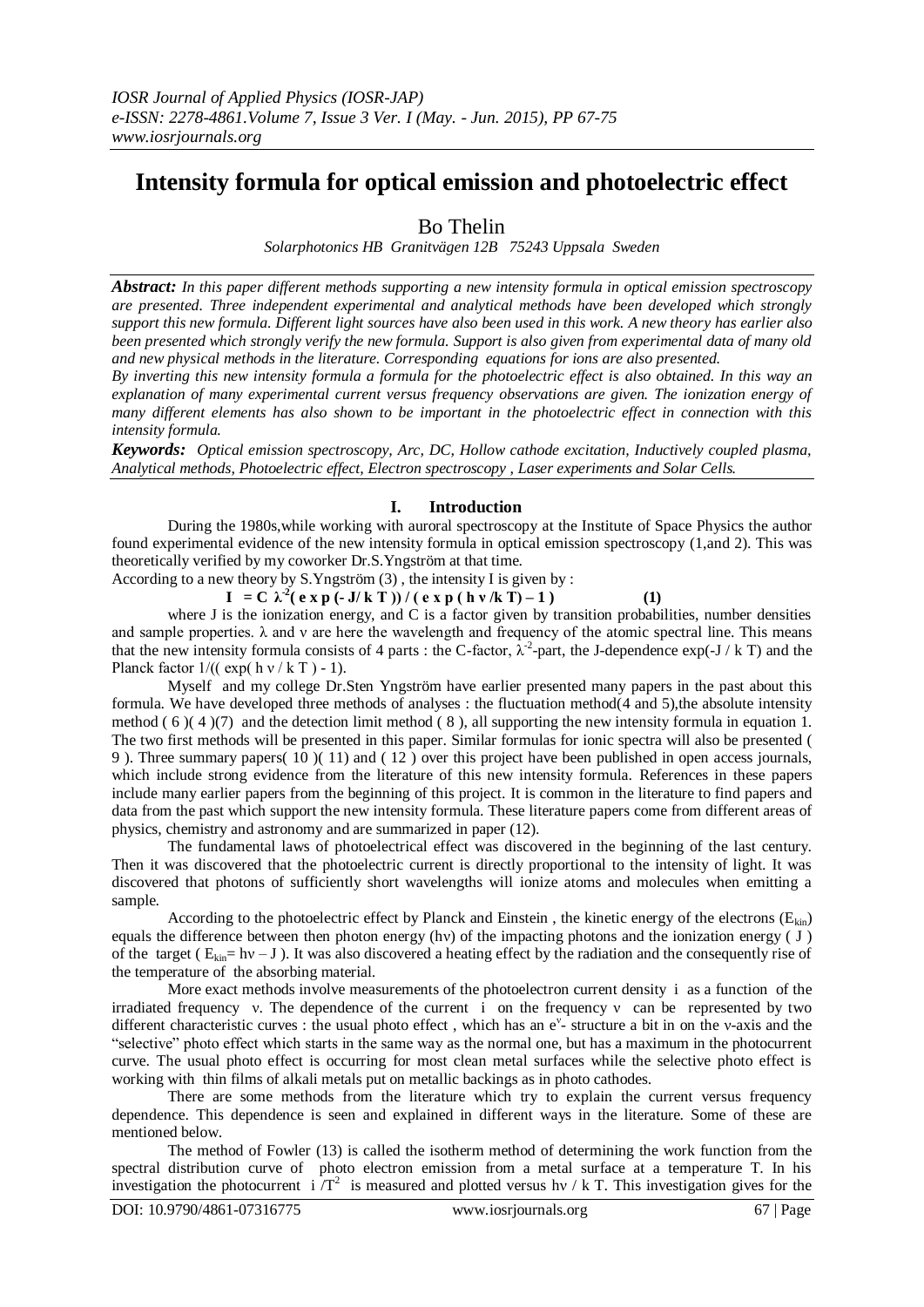first time a satisfactory theory of the effect of temperature on photoelectric emission together with the theory by Sommerfield (14).

The Schottky theory (15) has been applies successfully to the problem of electron emission in accelerating fields. He has used a formula between current and the accelerating field and temperature. None of these mentioned methods gave a complete and satisfactory correlation between theory and experiment according to these authors.

On the other hand, when using methods used in this paper, based on the inverted new intensity formula, the author found excellent agreement between theory and experiments. This measurements led to a new formula for the photoelectrical effect. Measurements from the literature have been used here (16) and these measurements were first done and discovered by the author and published in ( 17 ) and in the summary paper  $(12)$ .

In this very paper a comparative study is performed between all the important different basic studies with the new intensity formula.

#### **II. The fluctuation method**

The first method which was developed supporting new intensity formula with an exponential ( $J + hv$ ) term is the fluctuation method. This method concerns the study of spectral line intensity ratio fluctuations (1,2,4 and 5). By forming the ratio between the intensities of two simultaneously measured spectral lines from the same sample and by using logarithmic differentiation, we obtain the following expression :

d  $(\mathbf{I}_{mn}^{\mathbf{a}}/\mathbf{I}_{kl}^{\mathbf{b}})/(\mathbf{I}_{mn}^{\mathbf{a}}/\mathbf{I}_{kl}^{\mathbf{b}})=d(\mathbf{C}_{mn}^{\mathbf{a}}/\mathbf{C}_{kl}^{\mathbf{b}})/(\mathbf{C}_{mn}^{\mathbf{a}}/\mathbf{C}_{kl}^{\mathbf{b}})+(1/k\mathbf{T})(d\mathbf{T}/\mathbf{T})\mathbf{D}(\mathbf{E})$  (2) where  $D(E) = J^a - J^b + h v_{mn}^a - h v_{kl}^b$ . Mathematically this formula is a straight line, which can be seen in Fig (1) from a hollow cathode experiment (4). In this figure fluctuation data R versus D(E)=  $J^a - J^b$  +  $E^a_{mn} - E^b_{kl}$  (difference of ionization energy plus photon energy) were used from fifteen steel samples in a hollow cathode lamp. Seventeen elements were studied in this graph giving a correlation coefficient of 0.90 . In this paper similar graphs were obtained with an ICP –light source together with the IDES spectrometer system( 1 ) and ( 5 ). These measurements are shown in Fig 2.



**Fig 1** Plot of fluctuation data R versus D (E) =  $J^a$  -  $J^b$  + h  $v_{mn}^a$  - h  $v_{kl}^b$ . (difference of ionization energy plus photon energy) from fifteen steel samples used in a hollow cathode lamp. Seventeen elements were studied in this graph. (Reproduction from Ref 4)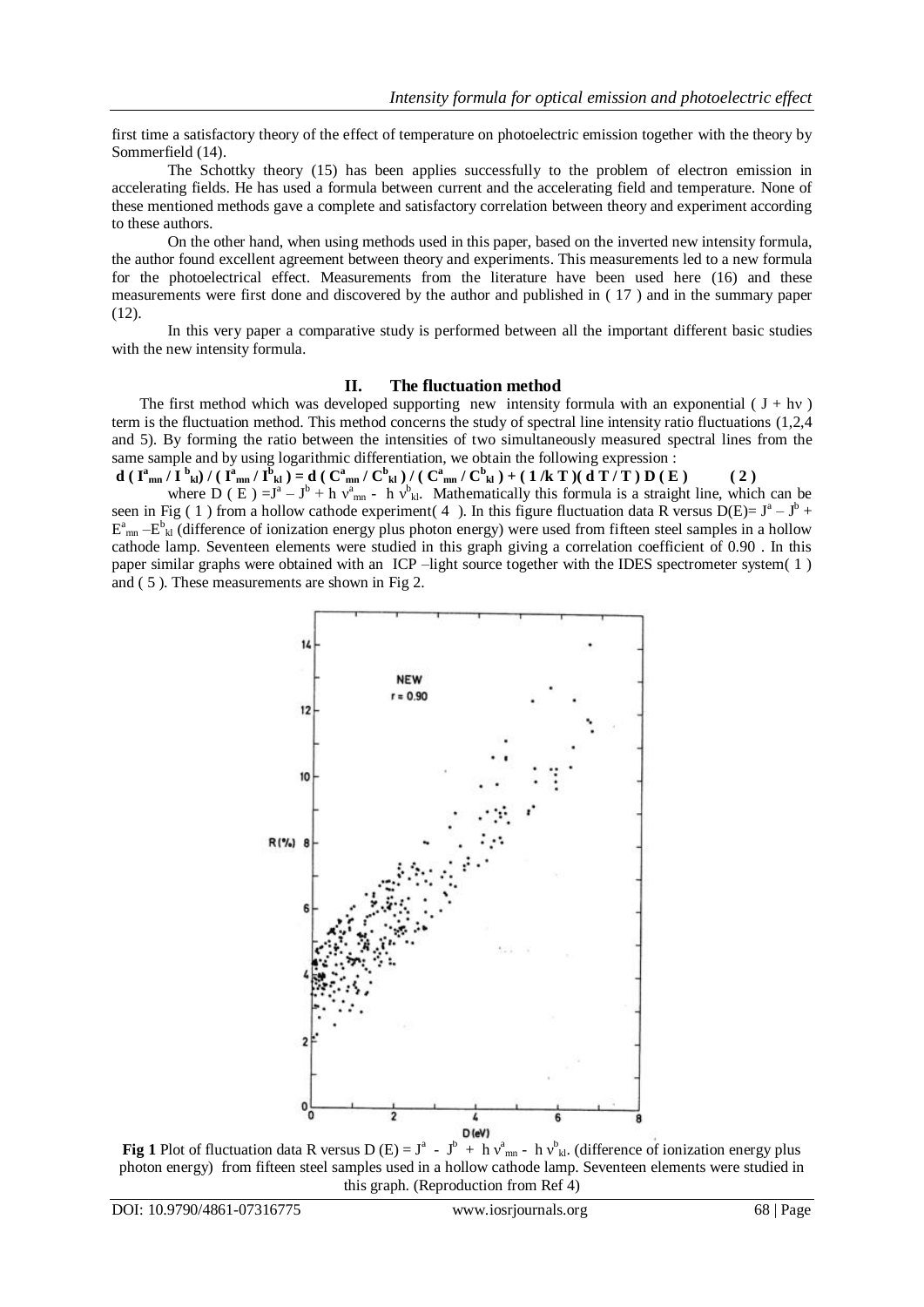

**Fig 2:** In the analyses of Fig 2 39 spectral iron lines in the wavelength region 240 - 750 nm were simultaneously and repeated measured 30 times with the ICP - IDES system. Reproduction from Ref ( 1 ).

These measurements gave a correlation coefficient  $r = 0.74$  and were carried out with a computer. This is a strong evidence of the h v -term in equation 1, as  $D(E) = (h v_{mn}^a - h v_{kl}^a)$  in this case (same element).

#### **a. Atomic spectra**

#### **III. The absolute intensity method**

This method was developed for the first time in ( 6 ) and more profoundly developed in paper ( 4 ) by studying absolute intensity of spectral lines from spectral tables. According to this method it has shown to be possible to obtain linear relationships by studying the logarithmic expression :

 **ln**  $(I \lambda^2) = -(h\sqrt{kT})(1 + (kT/h\nu)ln(1 - exp(-h\nu/kT)))$  (3)

which was developed from equation 1. This investigation was based on NBS intensity tables on arc measurements ( 18 ) and ( 19 ). The points in this graph represent the mean values of many spectral lines in a small wavelength interval. Such a graph is shown in Fig 3, which is a graph of  $C(1)$  data showing linearity over 14 eV. Correlation result for  $C(1)$  data was  $r=-0.97$ . These results are a very strong evidence of equation 1.

In this method ln (  $I \lambda^2$ ) was plotted versus hv (  $1+\theta/hv \ln(1-\exp(-hv/\theta))$ ) eV for 17 atomic elements. Each intensity value is the mean value of many individual values.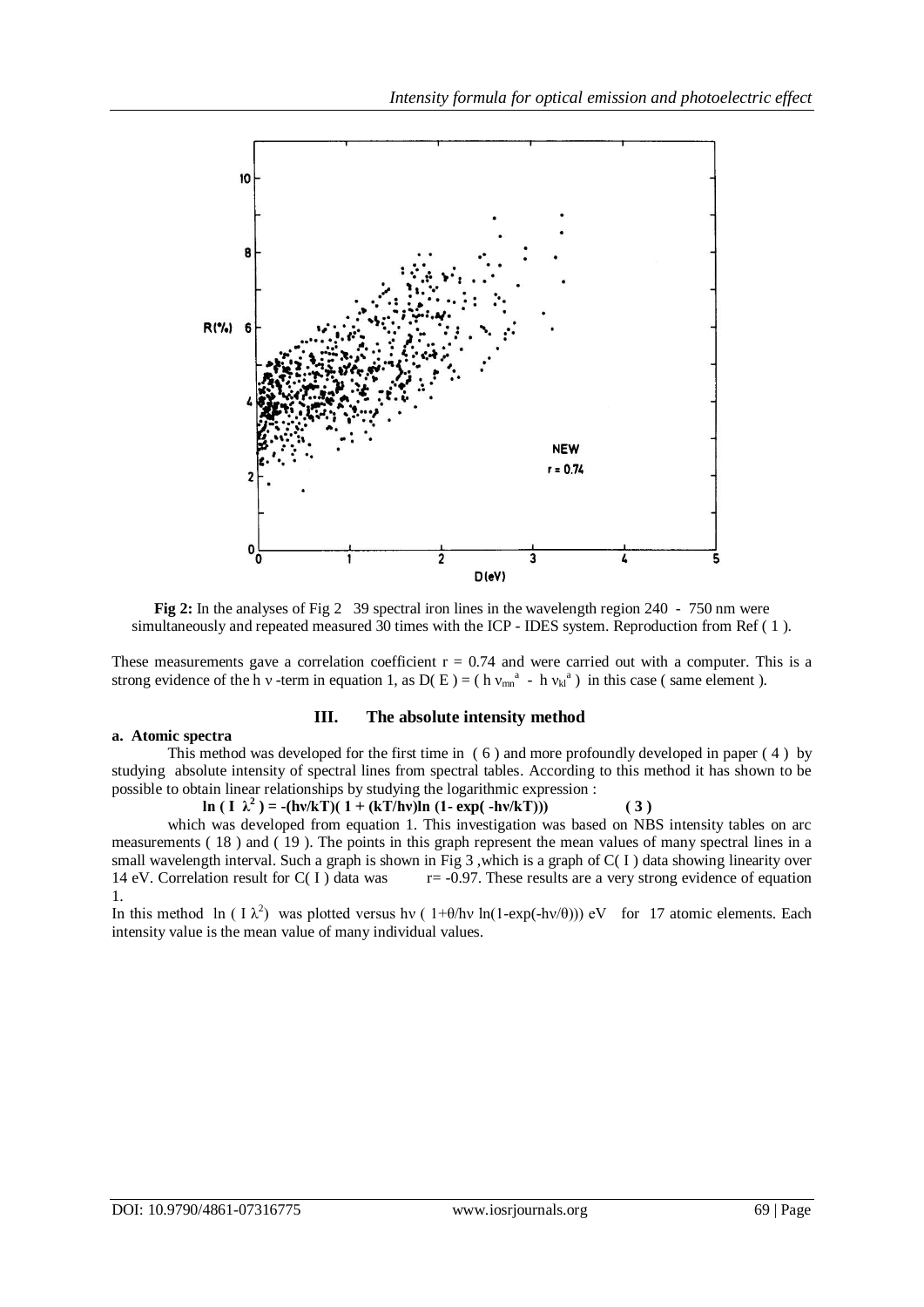

**Fig 3** l n ( I  $\lambda^2$ ) plotted against h v( 1 + (k T/h v) l n( 1 – exp(-h v/k T)) e V for carbon C ( I ) data. Intensity data from intensity tables were used.(Reproduction from Ref 4 )

By forming the maximum between the difference between ln I  $\lambda^2$  and ln  $\lambda^2$  the following formula will be the basic equation in this method of analysis.

 **ln** ( $I_{max} \ \lambda_{max}^2$ ) = const. - 1.6 J / hv<sub>max</sub> (4) This graph can be seen in Fig 4, where  $\ln (I_{max} \lambda_{max}^2)$  has been plotted versus 1.6 J/  $hv_{max} = J/\theta$  for 17 elements, where  $\theta = k T_e$  (electron temperature). J denotes table value of ionization energy. This graph forms a good linear relationship, where hv<sub>max</sub> = 1.6  $\theta$ . This means that this graph is a strong support of the new intensity formula, based on the new theory. It is also possible to measure the internal electron temperature(around 2eV) for different elements (Table 1 in (12)), which are supported by secondary electron temperature values from the literature ( 20 ).



**Fig 4** ln ( $I_{max} \lambda_{max}^2$ ) plotted versus (1.6 J)/ $h_{max}$  for seventeen elements from the NBS tables in (18) and ( 19 ) ( Reproduction from Ref 4 )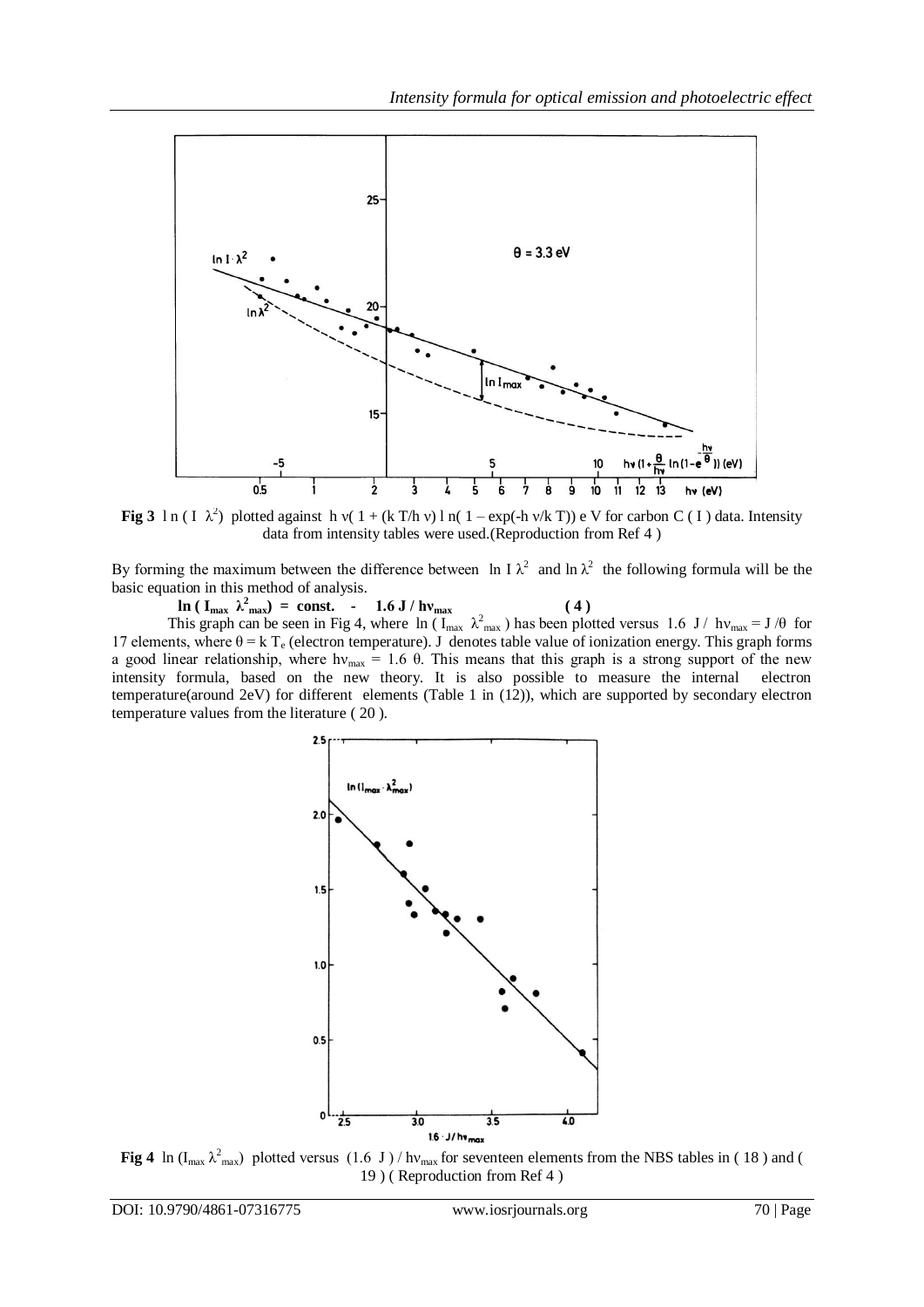#### **b. The method of ionic spectra**

The intensity formula for ions has a similar appearance as equation 1 and is shown in equation 5. This formula include ionization energies for the first and second ionization energy, which has been proposed earlier in the detection limit method  $(8)$ . C is a factor given by transition probabilities, number densities and sample properties. λ and ν are here the wavelength and frequency of the ionic spectral line. The ionic intensity formula has the following appearance :

**I** = C  $\lambda^2$  ( e x p (-  $(J_1+J_2)/kT$  )) / ( e x p ( h v /k T) – 1 ) (5) To show the validity of equation 5 with this method ln  $(1 \lambda^2)$  was plotted versus hv  $(1+ \theta/hv \ln(1-exp(-hv/\theta)))$ eV for OI, OII and NeI, NeII in the same manner as the graph of  $C(1)$  in Fig 3. They also gave linear graphs  $r = -0.98$  for OI and  $r = -0.95$  for OII and  $r = -0.98$  for NeI and are shown in Figs 4-5 in paper (9).

#### **c. This method with spectra of ions with higher ionization energies**

The intensity formula for the ions with higher ionization energies follow similar linear relationships as Figs 3 in this paper and Fig ( 4 -10 ) in paper ( 9 ). These can be seen for oxygen and neon ions for OIII,OIV, OV,OVI and NeIII, NeIV, NeV, NeVI with very good correlations ( Tables 3 and 4 ) in paper ( 9 ) The variance of the slopes of the lines depend of the difference of the electron temperatures between the graphs. The higher ionization energy the lower slope. It has also been possible to create an approximate recursion formula 6 for the ionic spectra. This recursion formula has earlier been presented in ( 9 ) and ( 12 ).

**Ik**  $\alpha$  **N**<sub>1</sub> **exp** ( - (  $\sum$  ( **J**<sub>**r**  $)$ <sub>r=1</sub><sup>r=k</sup> + hv ) /**kT** ) ( **6** )</sub>

#### **IV. The photoelectric effect**

As this intensity formula deals with number of emitting photons from a plasma, it has also shown to be possible to use it on the reverse process, where incoming photons emit electrons into a current. An experimental proof of that is shown below.

The fact which is important in this very paper about the photoelectric effect is a relationship between current and frequency. The usual appearance from the literature of this experimental

relationship is an  $i = e^{v}$  -structure, where the current (y-axis) is an exponential function of the frequency(x-axis), and starts from the  $v_0$  (threshold) a bit in on the v-axis. This experimental fact is what the different theories in the introduction have tried to fit, with some difficulties according to their own opinions.

On the other hand, by using the inverse of equation 1 and express the C-factor as approximately

 $C = I \lambda^2 \exp((J + hv)/kT_e)$  (7) a very good fit could be obtained. The C-factor is here proportional to the current in the photoelectrical effect. Such a nice fit can be seen in Fig 5, from a photoelectrical experiment with potassium at different field strengths. In this fit current ratios have been calculated according to equation 7 (where the current i  $\alpha$  C). In this way only the ν-dependence of the C-factor(current) appeared more clearly. This data were coming from Fig 3-46 p.111 of (16) and is demonstrating the influence of electric field on the photoelectric threshold of thin layers of potassium on tungsten.

This data current ratios were calculated from the data and compared with the current from equation 7. This can be seen in equation 8.

$$
i_k / i_{k-1} = ( \exp ( h v_k / kT_e ) - 1 ) ( h v_{k-1} )^2 / ( \exp ( h v_{k-1} / kT_e ) - 1 ) ( h v_k )^2
$$
  
\approx (v<sub>k-1</sub>/v<sub>k</sub>)<sup>2</sup> exp ( h/kT<sub>e</sub> ( v<sub>k</sub> - v<sub>k-1</sub> ))) (8)

Nice correlation between experimental and theoretical values were obtained at two different field strengths ( A and B ) in these experiments.

Similar graphs to Fig 5 can also be seen in many graphs in (16) and in photo detachment experiments in Fig 1.25 p.39 of (21) –and solar cell experiments Figs 19,25 and 27 of p.288,293 and 294 of (22) ,where photons create electrons into a current.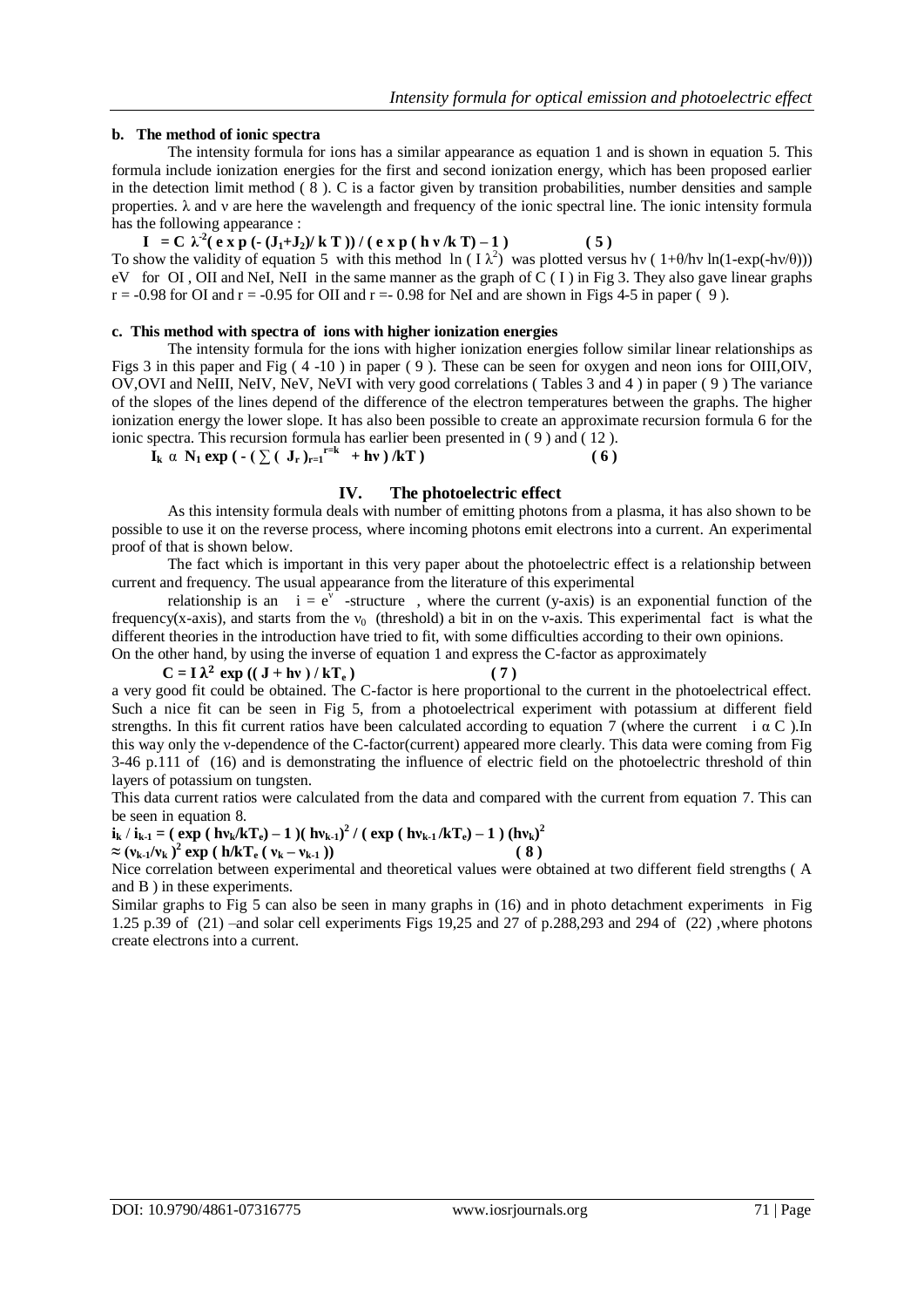



**Fig 5:** The v- dependence of the photocurrent ratios between literature experiment(circles) and the new theory (squares)(inversed intensity formula) Results at different electron energies are shown. (Reproduction from Ref 17)

This  $e^x$  – structure is very common in many graphs of (16) where the low frequency side goes up to a maximum. The high frequency side represents an  $e^{f/x}$  – structure. This can be seen in Fig 3-6 p.46 in (16). This  $e^{1/x}$  –structure is probably caused by the heating effects of the sample. Therefore the  $kT_e$  – part of equation 7 will be dominating the structure of the high frequency part and show a  $e^{1/x}$  -structure.

These  $e^x$  and  $e^{1/x}$  – structures are very common in (16) and in the literature of electron spectroscopy.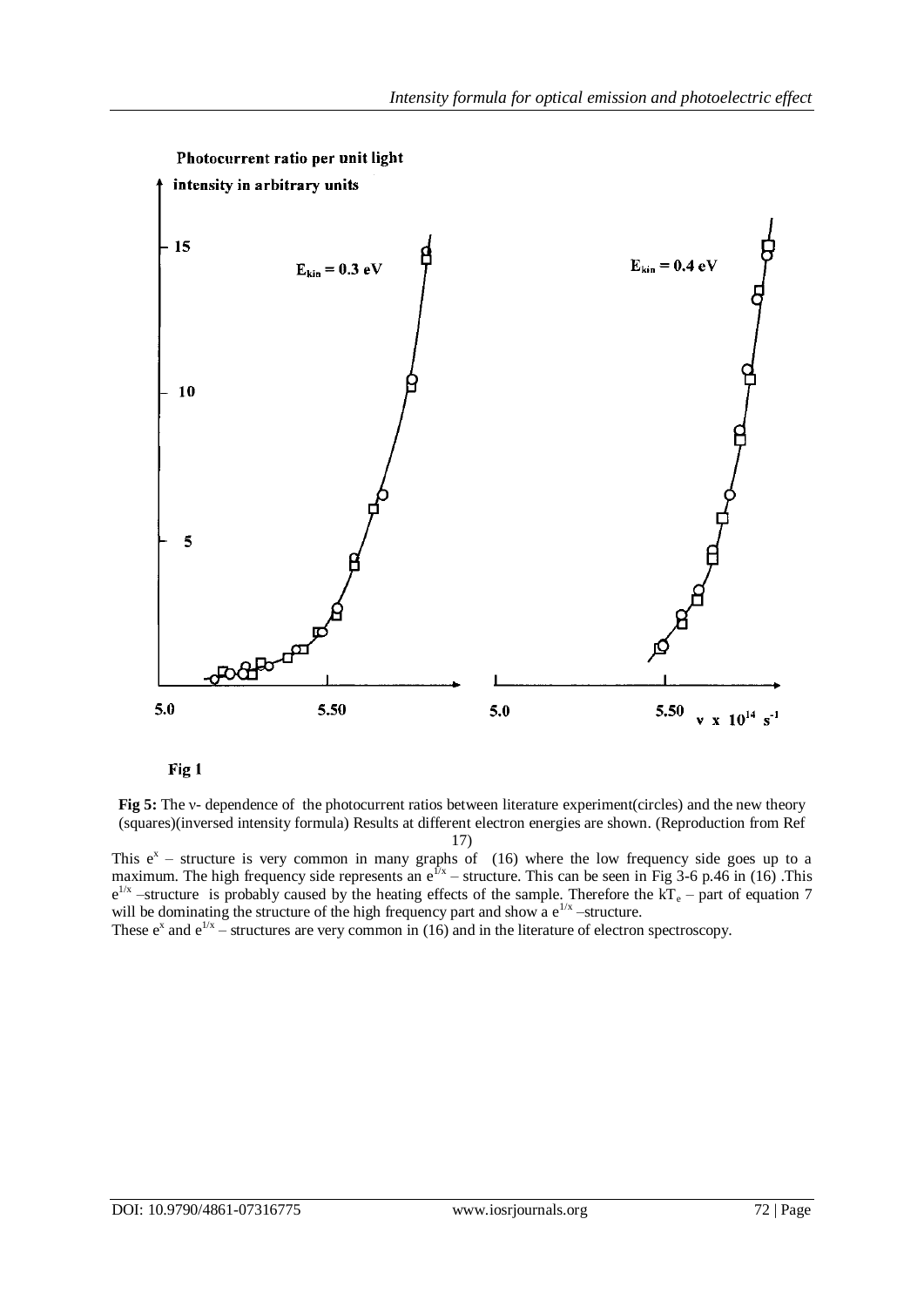



**Fig 6:**The influence of the ionization energy J versus the threshold wavelengths of the photoelectric effect. 22 different elements(metals) have been studied. (Reproduction from Ref 17)

The influence of the J-term of equation 7 on the photoelectric effect, has also been seen in several ways. In Table 3-2 p.75-76 of (16) photoelectric and thermionic work functions of different elements(metals) have been studied. This table has been used in Fig 6, where the ionization energies(J) have been plotted versus the threshold wavelengths of that table. Here is it possible to study the photoelectric effect of different elements. Fig 6 is similar to Fig 5 as

J α i α C α ν α 1/λ according to equation 7 and includes information from 22 different metal elements. Fig 6 is a clear evidence of J-dependence of the photoelectric effect, where the slope of the curve increases with higher  $(J + h v)$ - values  $(5.5 – 16 eV)$  according to equation 7.

If we express J as a function of 
$$
\lambda
$$
 from equation 7 we obtain :  
\n**J** = **f** ( $\lambda_0$ ) = **k T**<sub>e</sub> **ln** (**C**/I  $\lambda^2$ ) - **hc** /  $\lambda$  (9)

The influence of  $kT_e$  will increase for lower wavelengths of Table 3-2 in (16) Therefore the slope of the low wavelength side is much higher than the high wavelength side of the curve. This is also seen by derivating this expression.

The derivative of equation 9 is :

**J**' = kT<sub>e</sub> (I /C)(- 2 / λ) + hc /λ<sup>2</sup>

 **( 10 )**

It is obvious here that  $kT_e$  is very important for the slope of the curve. At lower wavelengths the  $kT_e$  is higher which increases the slope of the curve.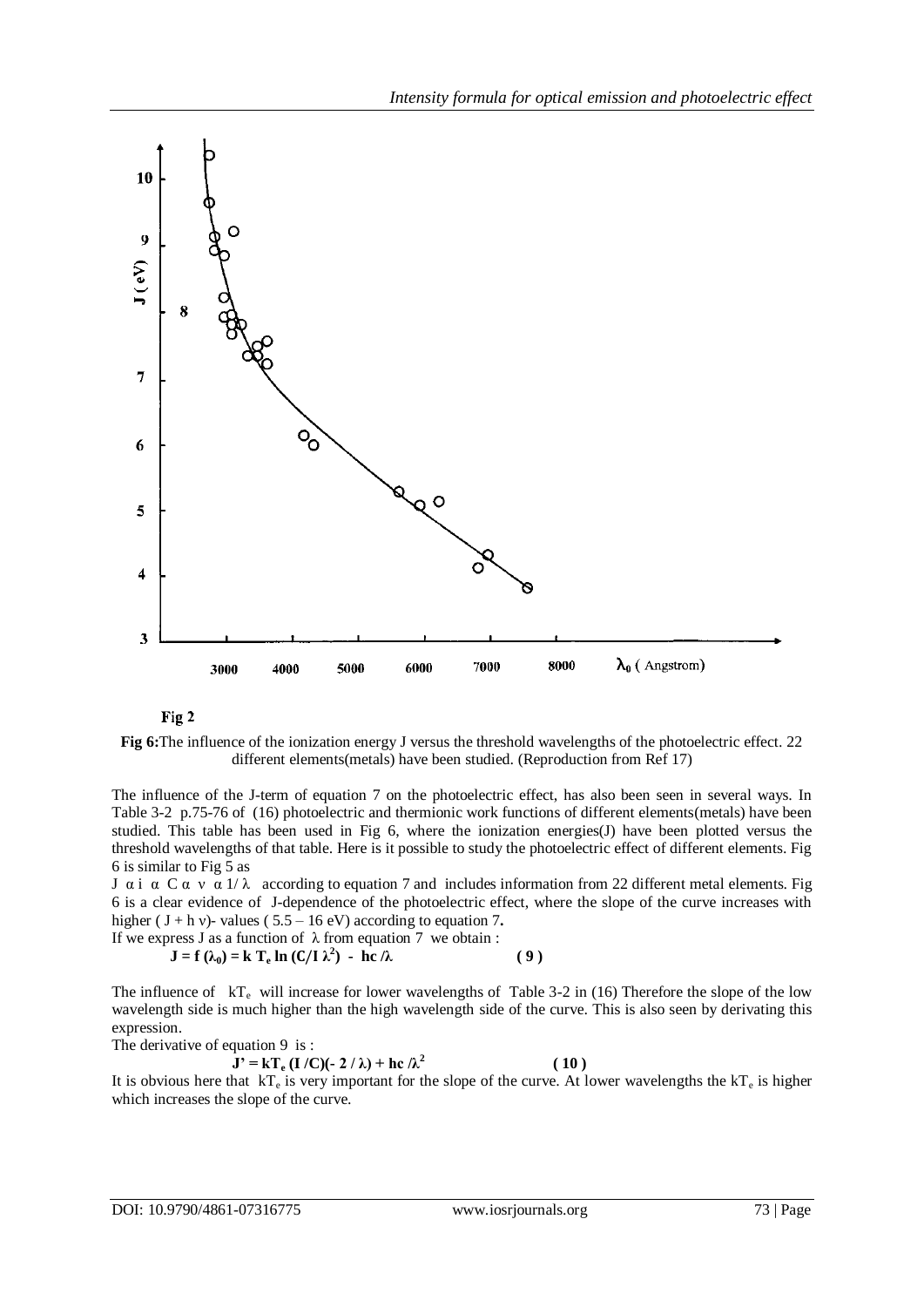

**Fig 7:** The influence of the ionization energy J versus the threshold wavelengths of the photoelectric effect. 19 different gases have been studied. (Reproduction from Ref 17)

A similar graph to Fig 6 have also been seen for 19 different gases and is shown in Fig 7 from data of Table7 -5 p. 274 (16). The curve profile is similar to Fig 6, but does not show any "knee" like Fig 6. This is probably because of the fact that the heating effect is not so strong in the gas phase here.

The  $J$  – term of equation 7 can also be shown when comparing the big difference in ionization energy between A ( 15.76 eV) and He (24.58 eV). This is also illustrated in the breakdown experiments with lasers and also in Fig 9.10, p.739 and Fig 9.13, p.745 in (21) In these experiments a big separation between the A and He – curves is shown, where the He-curve is situated at much higher pressure. This is in accordance to equation 7. This J – dependence is also illustrated in the laser experiments as the curve is situated at much higher pressure. This is in accordance to equation 7. This  $J$  – dependence is also illustrated in the laser experiments in Fig 9.9, p.737 in (21) , where the elements with higher ionization energy are situated at higher pressure according to equation 7.

#### **V. Discussion**

The new intensity formula has shown to be applicable to many light sources at different experimental conditions and temperatures. The spectral line intensity ratio fluctuation analysis of in Figs 1 and 2 is a very sophisticated method of sorting the correct formula, where questions concerning photon efficiency versus wavelength for spectrometer systems, can be eliminated.

In Fig 3 the absolute intensity method show linearity over 14 eV for C (I) – lines. This is impossible to achieve without a correct intensity formula. Deviations caused by photon efficiency versus wavelength for spectrometer systems are here very small in these graphs. The most dominant linearity factor is a correct exponent in the intensity formula.

This investigation shows that it is easy to find articles in the literature with data supporting equation 1. On the other hand we have not found any data which disagree with our formula. Therefore it is surprising that such a formula for the discrete emissions has been so hard to find.

The results in this paper explain the general appearance of the shape of the current versus frequency expression in the photoelectrical effect. On the low frequency side of the curve, an  $e^x$  -structure is appeared, and on the high frequency side an  $e^{1/x}$  – structure is appeared. This appearance is general for all kinds of current measurements from old and newer papers in the literature. These observations have also been seen in the electron spectroscopy field where the photo ionization cross section has been calculated versus photon energy. These graphs have also the same  $e^x$  and  $e^{1/x}$  – structure as is described above. One explanation of this  $e^x$  – structure is the photon energy hv of equation 7 and the  $e^{1/x}$  -structure depends on the heating effect  $kT_e$  which raises with increasing photon energy. Fig 5 is a strong evidence of the frequency depending part of equation 7.